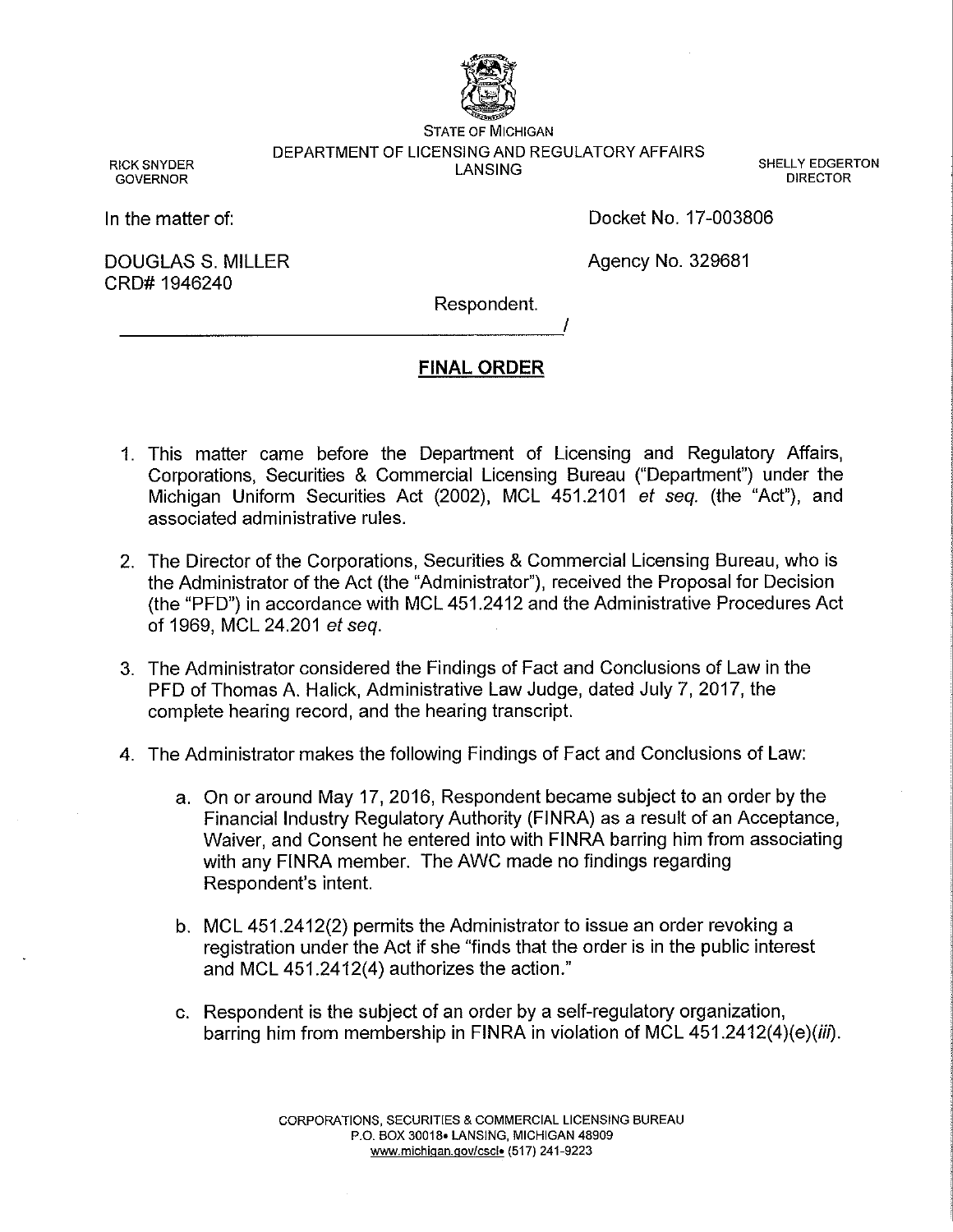- d. Revocation of Respondent's investment adviser representative registration is authorized solely under MCL 451.2412(2) & (4)(e)(iii).
- 5. There is no fine.

**THEREFORE, IT IS ORDERED,** that Respondent's investment adviser representative registration is immediately revoked as authorized by section 412(2) &  $(4)(e)(iii)$  of the Act, MCL 451.2412(2) &  $(4)(e)(iii)$ .

# **This Final Order is effective immediately upon its mailing.**

Given under my hand at Okemos, Michigan, this **1/2** day of March, 2018.

DEPARTMENT OF LICENSING AND REGULATORY AFFAIRS

Bv.

ulja Dale, Administrator and rporations, Securities & Commercial Licensing Bureau Director

Date mailed:  $\frac{(\gamma)_{\text{order}}}{\gamma, \lambda}$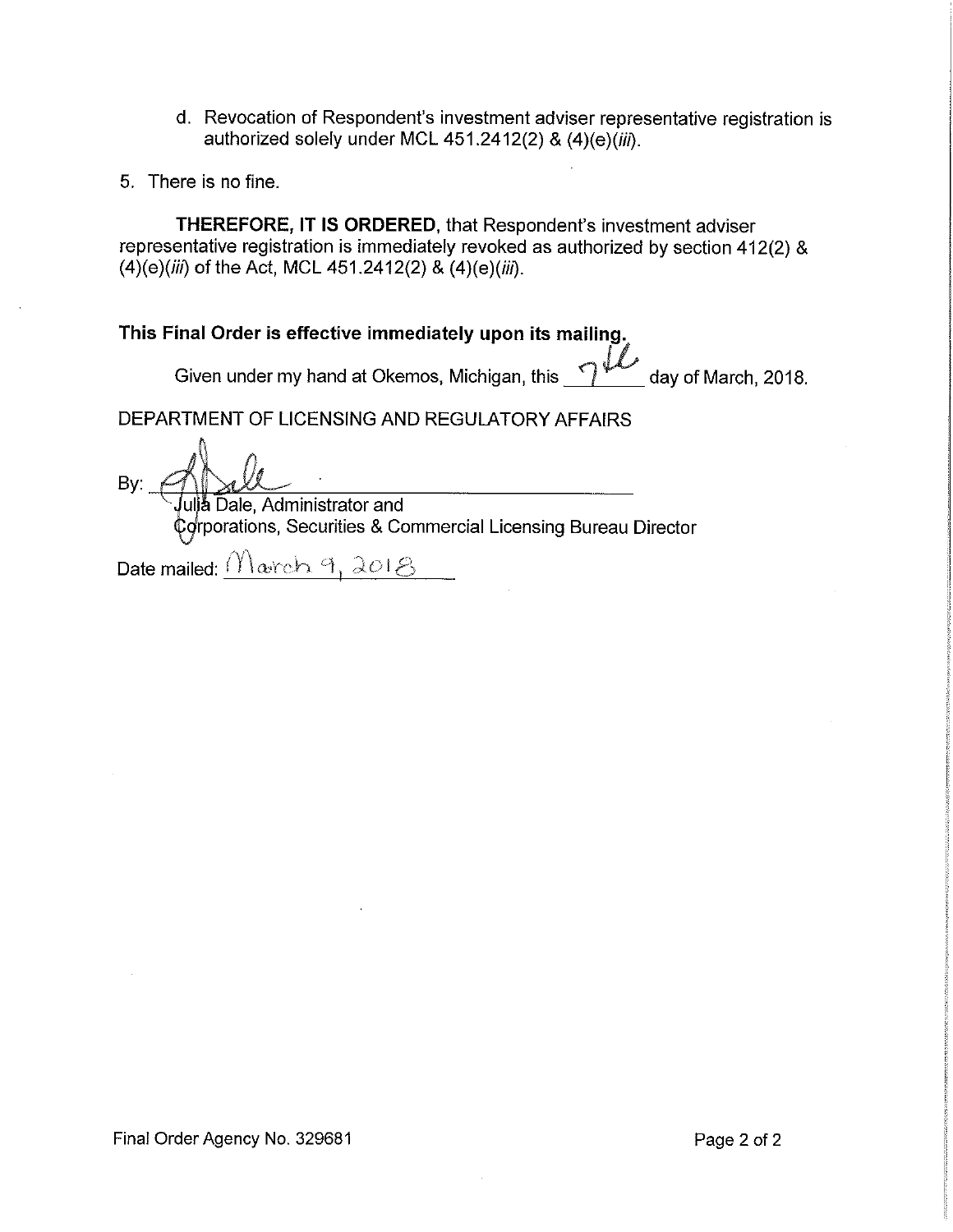## **STATE OF MICHIGAN DEPARTMENT OF LICENSING AND REGULATORY AFFAIRS CORPORATIONS, SECURITIES & COMMERICAL LICENSING BUREAU**

In the matter of:

Agency No. 329681

DOUGLAS S. MILLER CRD# 1946240

Respondent.

Issued and and entered This  $\frac{q}{q}$  day of November, 2016

#### **NOTICE OF INTENT TO REVOKE INVESTMENT ADVISER REPRESENTATIVE REGISTRATION**

## **I. RELEVANT FACTS AND APPLICABLE LAW.**

Relevant information and statutory provisions, under the Michigan Uniform Securities Act (2002), 2008 PA 551, as amended, MCL 451.2101 *et seq* (the "Securities Act"):

- 1. Douglas S. Miller (CRD#1946240) ("Respondent") is registered as an investment adviser representative through Private Wealth Consultants, Ltd. (CRD#l 12602) ("Private Wealth Consultants"), a federal covered investment adviser that is notice-filed in Michigan. Respondent has been registered as an investment adviser representative through the Firm since on or around February 17, 2012.
- 2. Respondent was previously registered as a securities agent in Michigan through Triad Advisors, Inc. (CRD#25803) ("Triad"), a Michigan-registered broker-dealer. Respondent's registration through Triad was terminated on or around July 14, 2014, when Respondent was permitted to resign from Triad while he was under an internal review for violating Triad's policies and procedures related to private securities transactions. (Exhibit  $1 - \text{Triad } \text{US } \text{Filing}$ ).
- 3. Respondent became subject to a bar from the Financial Industry Regulatory Authority ("FINRA") on or around May 17, 2016 as a result of an Acceptance, Waiver, and Consent ("A WC") entered into by Respondent and FINRA. (Exhibit 2-FINRA A WC). The bar related to violations of various FINRA rules in relation to private securities transactions Respondent effectuated without disclosing the transactions to Triad.
- 4. The Corporations, Securities & Commercial Licensing Bureau ("the Bureau") within the Department of Licensing and Regulatory Affairs opened an investigation to review Respondent's securities activities.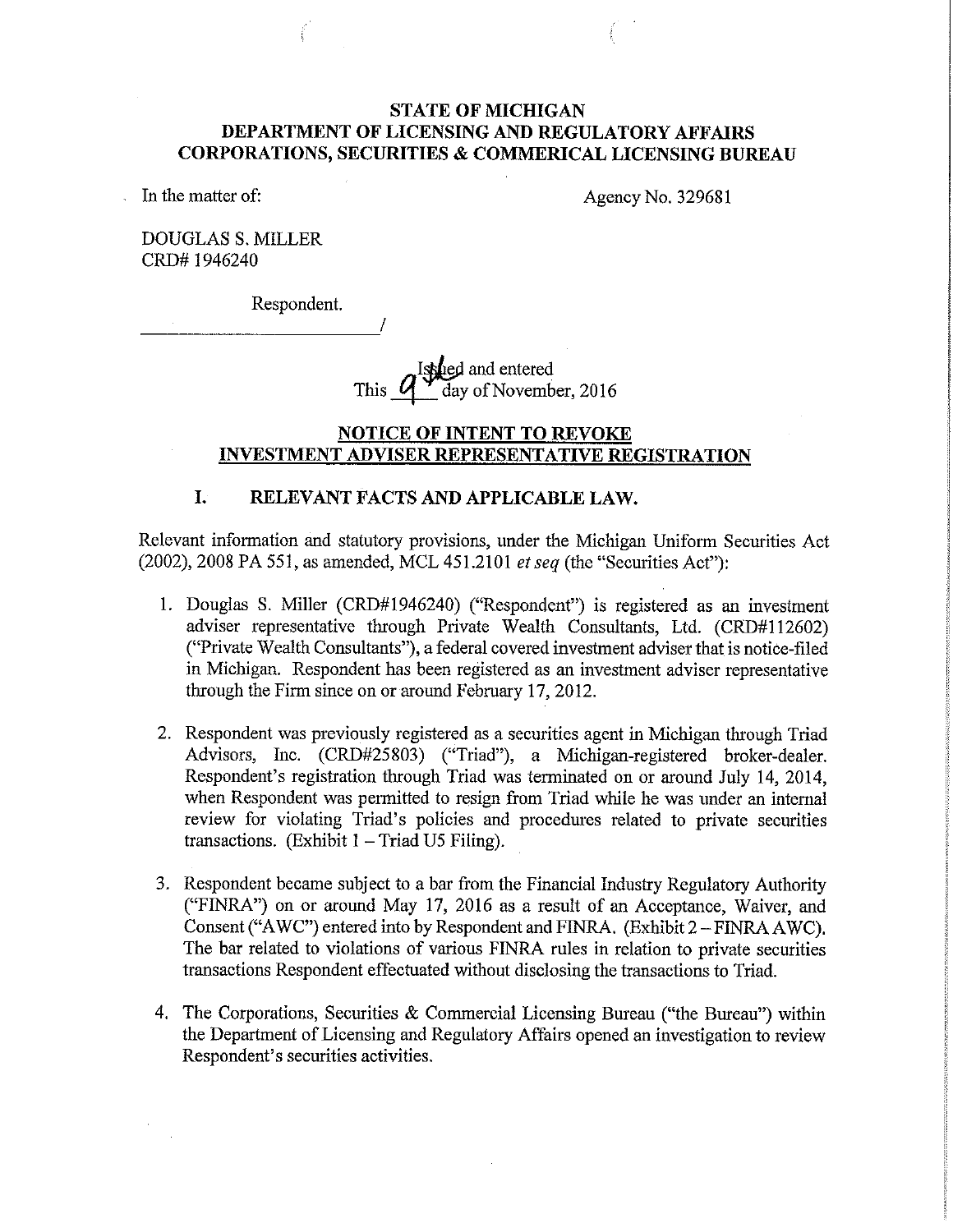- 5. The Bureau's investigation developed evidence that in or around May of 2016, Respondent became subject to an order, issued after notice and an opportunity for hearing, by FINRA, a self-regulatory organization, which permanently barred Respondent from associating with any FINRA member. (Exhibit 2).
- 6. The Bureau's investigation also developed evidence that Respondent misled his thenemploying broker-dealer, Triad about the nature of the private securities transactions. Triad affirmatively asked Respondent about the private securities transactions, and Respondent repeatedly described them to Triad as "legacy holdings" that the clients had held prior to establishing a professional relationship with Respondent. (Exhibit  $3 -$ Excerpt of Triad Compliance Department Notes). In reality, however, the holdings had been sold to the clients between 2010 and 2014 (Exhibit 2), while Respondent was associated with Triad, and Respondent concealed<sup>1</sup> them from Triad until they were discovered in 2016 after an investigation by the broker-dealer's compliance department staff.
- 7. The Director ("Administrator") of the Bureau has reviewed materials relating to Respondent's actions as a registrant under the Securities Act. The Administrator has determined that the REVOCATION OF RESPONDENT'S REGISTRATION AS AN INVESTMENT ADVISER REPRESENTATIVE is authorized, appropriate, and in the public interest based upon Respondent's conduct discussed above and hereafter.
- 8. Section 412(2) of the Securities Act, MCL 451.2412(2), states:

If the administrator finds that the order is in the public interest and subsection (4) authorizes the action, an order under this act may revoke ... the registration of a registrant and if the registrant is a broker-dealer or investment adviser, of a partner, officer, or director, or a person having a similar status or performing similar functions, or a person directly or indirectly in control of the broker-dealer or investment adviser...

9. Section 412(4) of the Securities Act, MCL 451.2412(4) states in relevant part:

(e) The person is the subject of an order, issued after notice and opportunity for hearing by any of the following:

(iii) The securities and exchange commission or a self-regulatory organization suspending or expelling the registrant from membership in a self-regulatory organization.

\*\*\*

\*\*\*

<sup>&</sup>lt;sup>1</sup> Notes taken by the Triad Compliance Department quote Respondent as stating, "Oh ok. I admit there was not full disclosure. When you started asking questions I knew something was wrong and didn't give all the  $information."$  (Exhibit  $3$  - Excerpt of Triad Compliance Notes).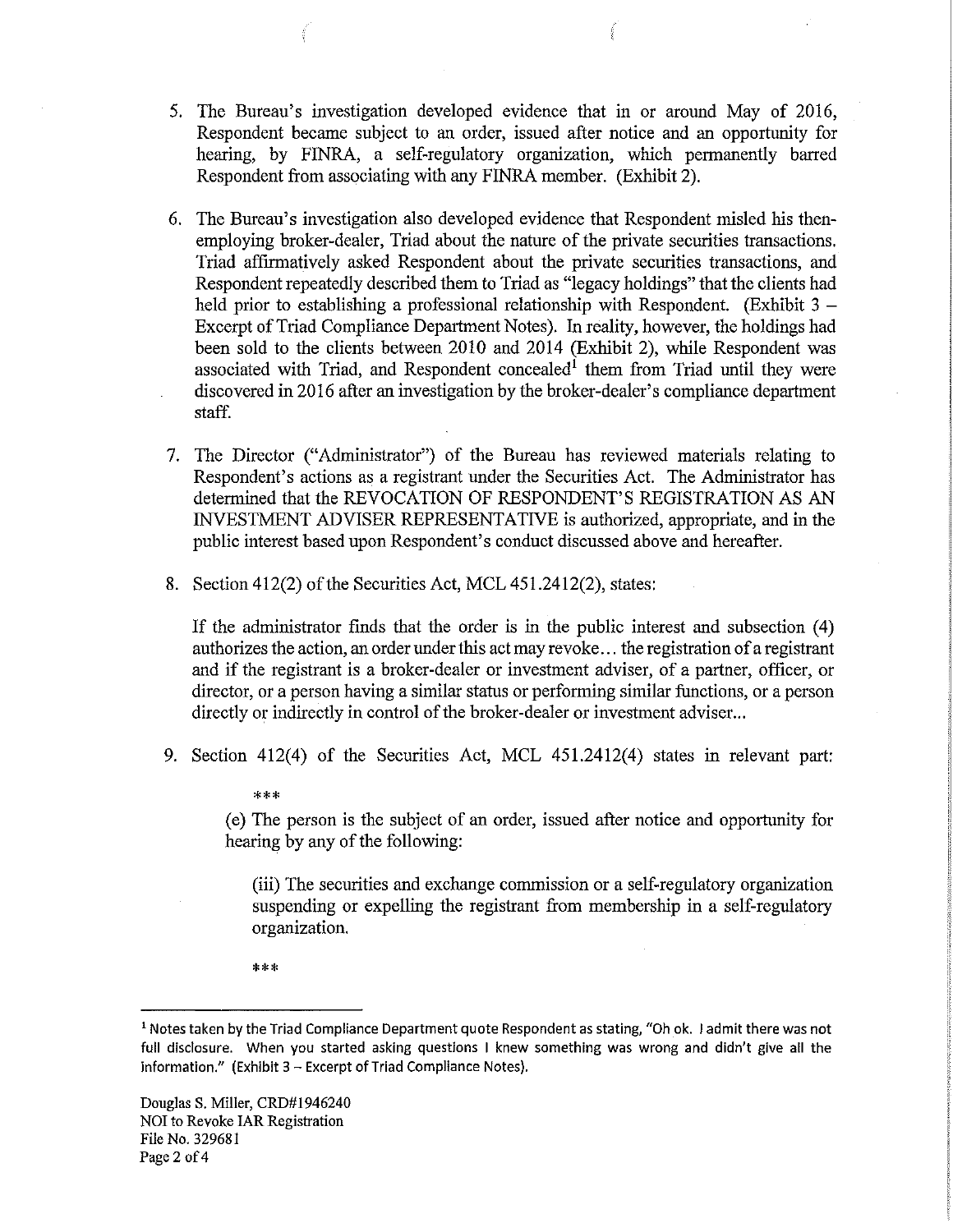(m) The person has engaged in dishonest or unethical practices in the securities, commodities, investment, franchise, banking, finance, or insurance business within the previous 10 years...

10. Section 412(7) of the Securities Act, MCL 451.2412(7) states:

(7) Except under subsection (6), an order shall not be issued under this section unless all of the following have occurred:

- (a) Appropriate notice has been given to the applicant or registrant.
- (b) Opportunity for hearing has been given to the applicant or registrant.
- ( c) Findings of fact and conclusions of law have been made on the record pursuant to the administrative procedures act of 1969, 1969 PA 306, MCL 24.201 to 24.328.
- 11. The Administrator may revoke Respondent's investment adviser representative registration pursuant to section 412(2) of the Securities Act, MCL 451.2412(2), because it is in the public interest, and because:
	- A. Respondent has been barred from association with any FINRA member pursuant to the FINRA AWC executed in May of 2016 (Exhibit 2), causing the applicability of section  $412(4)$ (e)(iii), MCL  $451.2412(4)$ (e)(iii), and giving the Administrator cause to issue an order under sections 412(2) and 412(3) of the Securities Act, MCL 451.2412(2) and MCL 451.2412(3);
	- B. Respondent engaged in dishonest or unethical behavior in the securities industry by misleading Triad regarding the nature of private securities transactions in an attempt to conceal them from the broker-dealer, causing the applicability of section  $412(4)(m)$ , MCL  $451.2412(4)(m)$ , and giving the Administrator cause to issue an order under sections 412(2) and 412(3) of the Securities Act, MCL 451.2412(2) and MCL 451.2412(3).

## **II. ORDER.**

The Administrator finds that this ORDER is authorized, appropriate; and in the public interest based on the above-cited facts and law.

IT IS ORDERED as follows:

1. The Administrator intends TO REVOKE THE INVESTMENT ADVISER REPRESENTATIVE REGISTRATION OF DOUGLASS. MILLER under section 412(2) of the Securities Act, MCL 451.2412(2), because he is the subject of an order issued by a selfregulatory organization barring him from membership in the self-regulatory organization; and, because he engaged in dishonest or unethical behavior in the securities industry, which support the revocation of his investment adviser representative registration under the above-cited

Douglas S. Miller, CRD#l946240 NOI to Revoke IAR Registration File No. 329681 Page 3 of 4